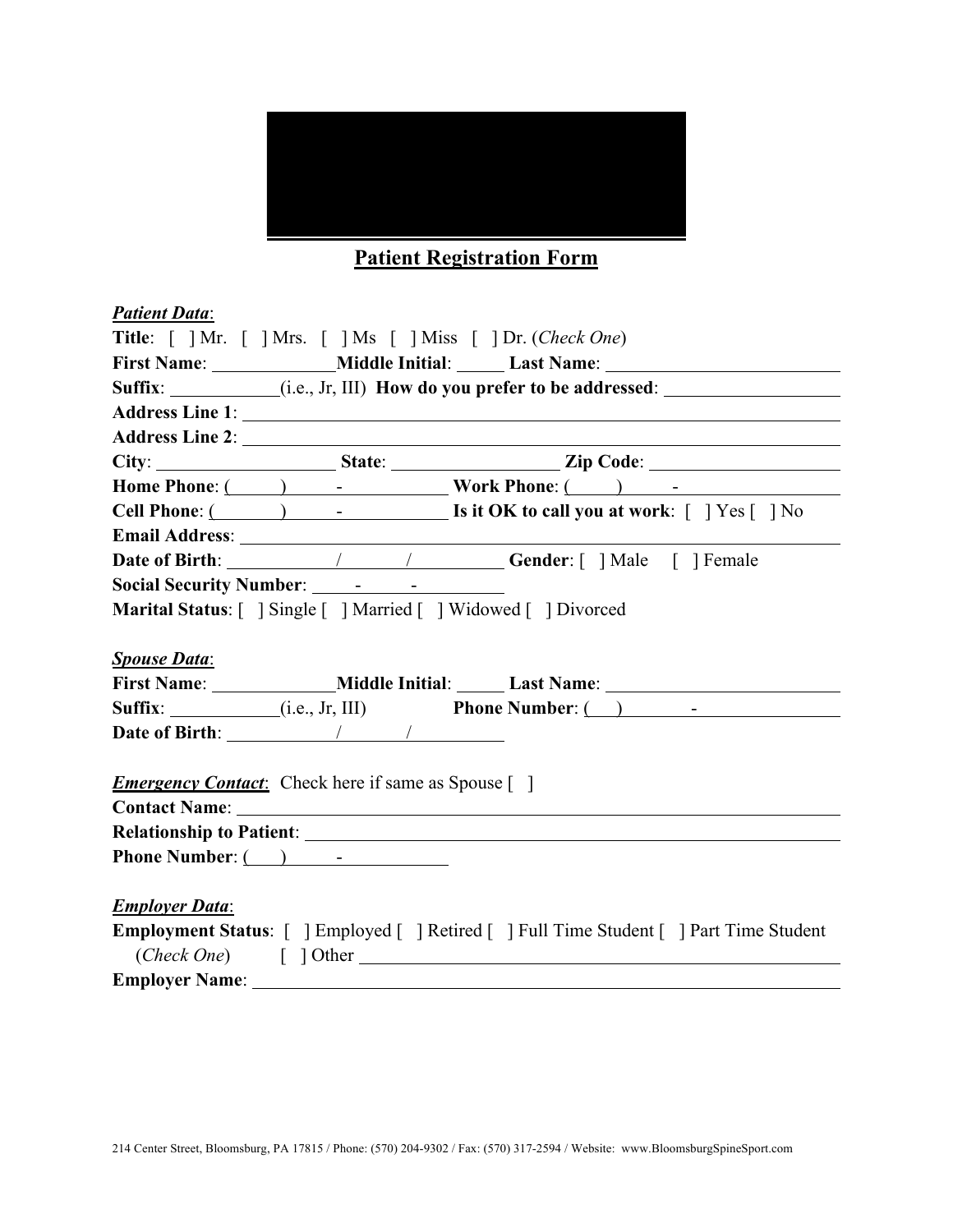### *Insurance Information*:

| Phone #: _______________________________Group Number: ___________________________                                                                                                                                                      |                                            |       |  |
|----------------------------------------------------------------------------------------------------------------------------------------------------------------------------------------------------------------------------------------|--------------------------------------------|-------|--|
| ID: $\qquad \qquad$                                                                                                                                                                                                                    |                                            |       |  |
| Primary Person Insured: Date of Birth: 1 1                                                                                                                                                                                             |                                            |       |  |
|                                                                                                                                                                                                                                        |                                            |       |  |
|                                                                                                                                                                                                                                        |                                            |       |  |
|                                                                                                                                                                                                                                        |                                            |       |  |
| Chiropractic Benefits: [ ] Yes [ ] No                                                                                                                                                                                                  |                                            |       |  |
|                                                                                                                                                                                                                                        |                                            |       |  |
|                                                                                                                                                                                                                                        | Referral/Pre-Certification: [ ] Yes [ ] No |       |  |
|                                                                                                                                                                                                                                        |                                            |       |  |
|                                                                                                                                                                                                                                        |                                            |       |  |
|                                                                                                                                                                                                                                        |                                            |       |  |
|                                                                                                                                                                                                                                        |                                            |       |  |
| <b>Referral Information:</b> How did you hear about our clinic? Or who referred you?                                                                                                                                                   |                                            |       |  |
| [ ] Family Member [ ] Attorney [ ] Internet Website [ ] Health Class                                                                                                                                                                   |                                            |       |  |
| [ ] Friend [ ] Yellow Pages [ ] Billboard [ ] Brochure                                                                                                                                                                                 |                                            |       |  |
| [ ] Physician [ ] Newspaper Ad [ ] TV Commercial [ ] Direct Mail Ad                                                                                                                                                                    |                                            |       |  |
| [ ] Employer [ ] Sign on Building [ ] Radio [ ] Other                                                                                                                                                                                  |                                            |       |  |
| If you selected "Family Member", "Friend", or "Physician" please state their name:                                                                                                                                                     |                                            |       |  |
| If you selected "Other" please describe here: __________________________________                                                                                                                                                       |                                            |       |  |
|                                                                                                                                                                                                                                        |                                            |       |  |
| <b>Physician Information:</b>                                                                                                                                                                                                          |                                            |       |  |
|                                                                                                                                                                                                                                        |                                            |       |  |
| Fax Number: City: City:                                                                                                                                                                                                                |                                            |       |  |
|                                                                                                                                                                                                                                        |                                            |       |  |
|                                                                                                                                                                                                                                        |                                            |       |  |
| <b>ASSIGNMENT AND RELEASE:</b>                                                                                                                                                                                                         |                                            |       |  |
| I, the undersigned certify that I (or my dependent) have insurance coverage with _____________________________<br>and assign directly to Bloomsburg Spine & Sport all insurance benefits, if any, otherwise payable to me for services |                                            |       |  |
| rendered. I understand that I am financially responsible for all charges whether or not paid for by insurance. I hereby                                                                                                                |                                            |       |  |
| authorize the provider to release all information necessary to secure the payment of benefits. I authorize the use of                                                                                                                  |                                            |       |  |
| this signature on all insurance submissions.                                                                                                                                                                                           |                                            |       |  |
|                                                                                                                                                                                                                                        |                                            |       |  |
|                                                                                                                                                                                                                                        |                                            | Date: |  |

**Responsible Party Signature:**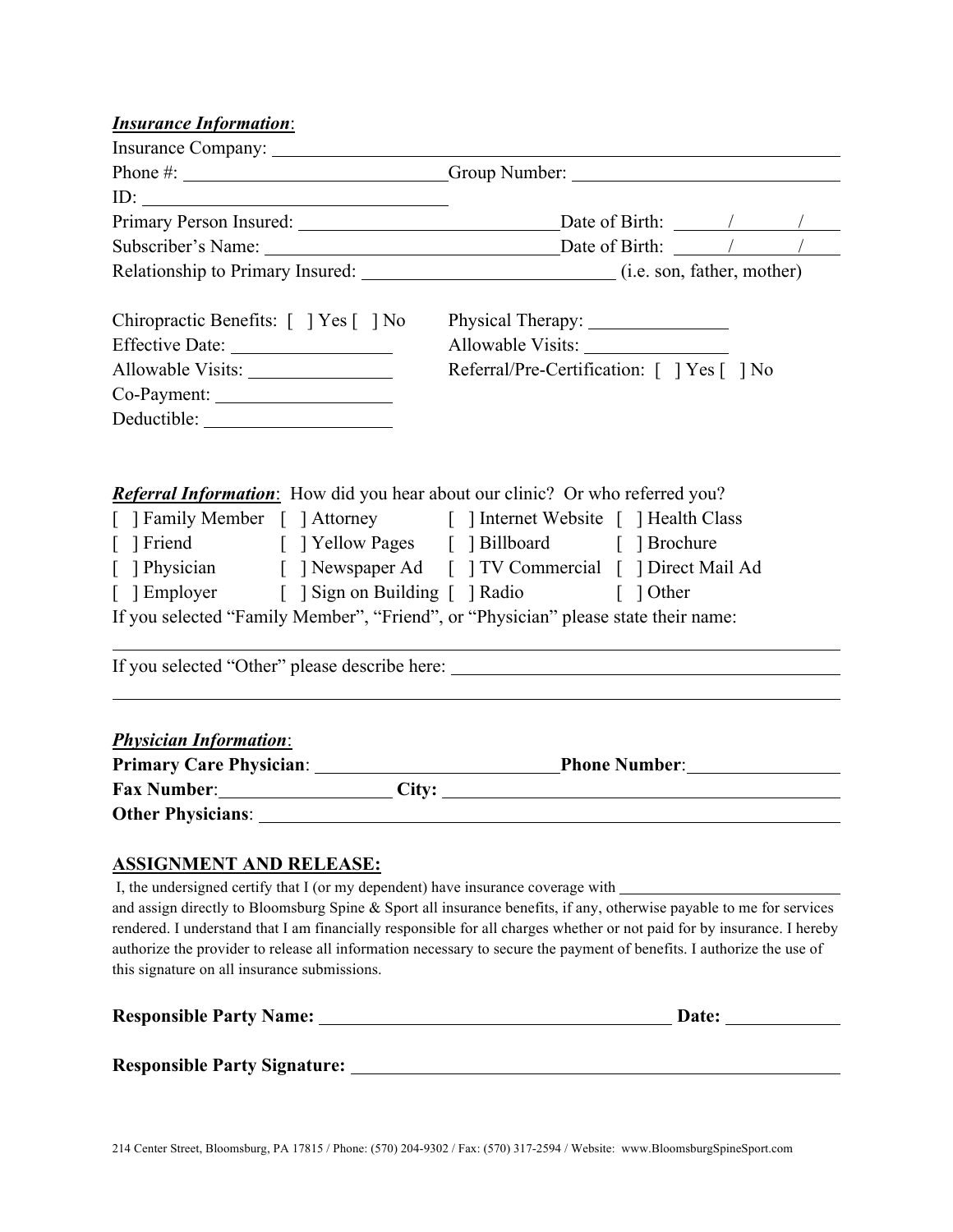# *ACKNOWLEDGEMENT FORM NOTICE OF PRIVACY PRACTICES*

### THE NOTICE DESCRIBES HOW MEDICAL/PROTECTED HEALTH INFORMATION ABOUT YOU MAY BE USED AND DISCLOSED AND HOW YOU CAN GET ACCESS TO THIS INFORMATION. PLEASE REVIEW IT CAREFULLY**.**

#### **SUMMARY:**

By law, we are required to provide you with our Notice of Privacy Practices (NPP). The Notice describes how your medical information may be used or disclosed by us. It also tells you how you can obtain access to this information.

As a patient, you have the following rights:

- 1. The right to inspect and copy your information (paper and an electronic format all forms of information);
- 2. The right to request corrections to your information;
- 3. The right to request that your information be restricted including the right to restrict the disclosure of Protected Health Information to a health plan where a patient has paid out of pocket in full for a health care item or service.
- 4. The right that requires the patient to specifically authorize the use of their information in a practice's third-party marketing communication in instances where the practice receives remuneration.
- 5. The right to request confidential communication;
- 6. The right to control whether they receive fundraising communications from their health care providers.
- 7. The right to a report of disclosures of your information; and
- 8. The right to a paper copy of the Notice.

We want to assure you that your Medical/Protected Health Information is secure with us. The Notice contains information about how we will insure that your information remains private.

If you have any questions about the **NOTICE OF PRIVACY PRACTICES** form, please contact our office manager at (570) 204-9302.

#### **Acknowledgement of Notice of Privacy Practices**

"I hereby acknowledge that I may request a copy of this clinic's **NOTICE OF PRIVACY PRACTICES.** I understand that if I have questions or complaints regarding my privacy rights that I may contact the person listed above on this **NOTICE OF PRIVACY PRACTICES** form, I further understand that the practice will offer me updated to the **NOTICE OF PRIVACY PRACTICES** should it be amended, modified, or changed in any way.

Patient or Representative Name (please print)

Patient or Representative Signature Date

Patient refused to sign Patient was unable to sign because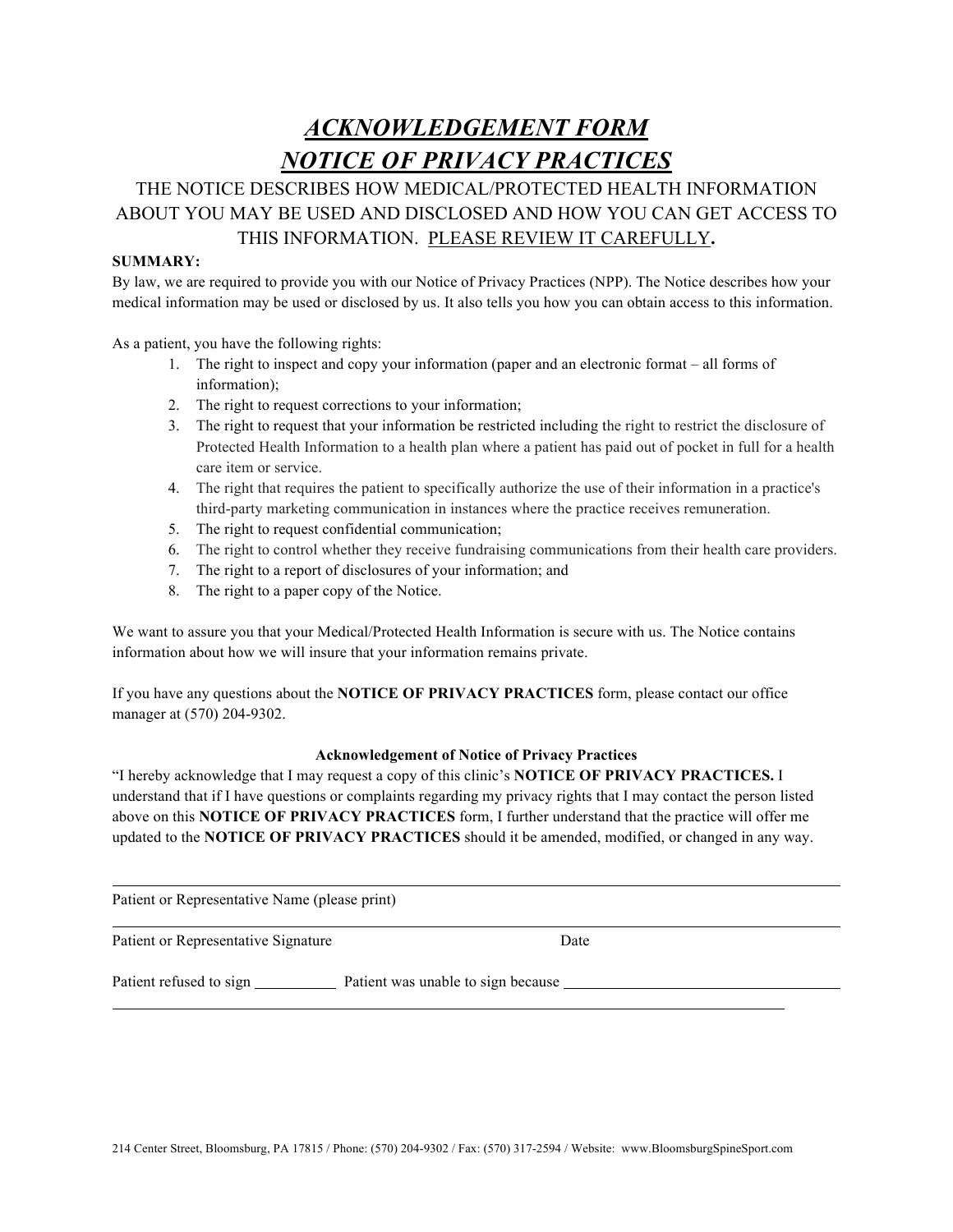# **The Keele STarT Back Screening Tool**

|              | Thinking about the last 2 weeks tick your response to the following questions:       |                 |                                                                         |                                  |                                 |              |  |
|--------------|--------------------------------------------------------------------------------------|-----------------|-------------------------------------------------------------------------|----------------------------------|---------------------------------|--------------|--|
|              |                                                                                      | <b>Disagree</b> | Agree                                                                   |                                  |                                 |              |  |
|              |                                                                                      |                 |                                                                         |                                  | 0                               | $\mathbf{1}$ |  |
| 1            |                                                                                      |                 | My back pain has spread down my leg(s) at some time in the last 2 weeks |                                  | П                               |              |  |
| $\mathbf{2}$ | I have had pain in the shoulder or neck at some time in the last 2 weeks             | П               |                                                                         |                                  |                                 |              |  |
| 3            | I have only walked short distances because of my back pain                           | $\Box$          | $\mathsf{L}$                                                            |                                  |                                 |              |  |
| 4            | In the last 2 weeks, I have dressed more slowly than usual because of back pain      | $\Box$          | l 1                                                                     |                                  |                                 |              |  |
| 5            | It's not really safe for a person with a condition like mine to be physically active | $\Box$          | П                                                                       |                                  |                                 |              |  |
| 6            | $\Box$                                                                               | $\Box$          |                                                                         |                                  |                                 |              |  |
| 7            | I feel that my back pain is terrible and it's never going to get any better<br>П     |                 |                                                                         |                                  |                                 |              |  |
| 8            | In general I have not enjoyed all the things I used to enjoy<br>$\Box$               |                 |                                                                         |                                  |                                 |              |  |
|              | 9. Overall, how bothersome has your back pain been in the last 2 weeks?              |                 |                                                                         |                                  |                                 |              |  |
|              | Not at all                                                                           | Slightly        | Moderately                                                              | Very much                        | Extremely                       |              |  |
|              |                                                                                      |                 |                                                                         |                                  |                                 |              |  |
|              | $\mathbf 0$                                                                          | $\mathbf 0$     | 0                                                                       | $\mathbf{1}$                     | 1                               |              |  |
|              | Total score (all 9): ___________________                                             |                 |                                                                         | Sub Score (Q5-9):_______________ |                                 |              |  |
|              |                                                                                      |                 |                                                                         |                                  | © Keele University 01/08/07     |              |  |
|              |                                                                                      |                 |                                                                         |                                  | Funded by Arthritis Research UK |              |  |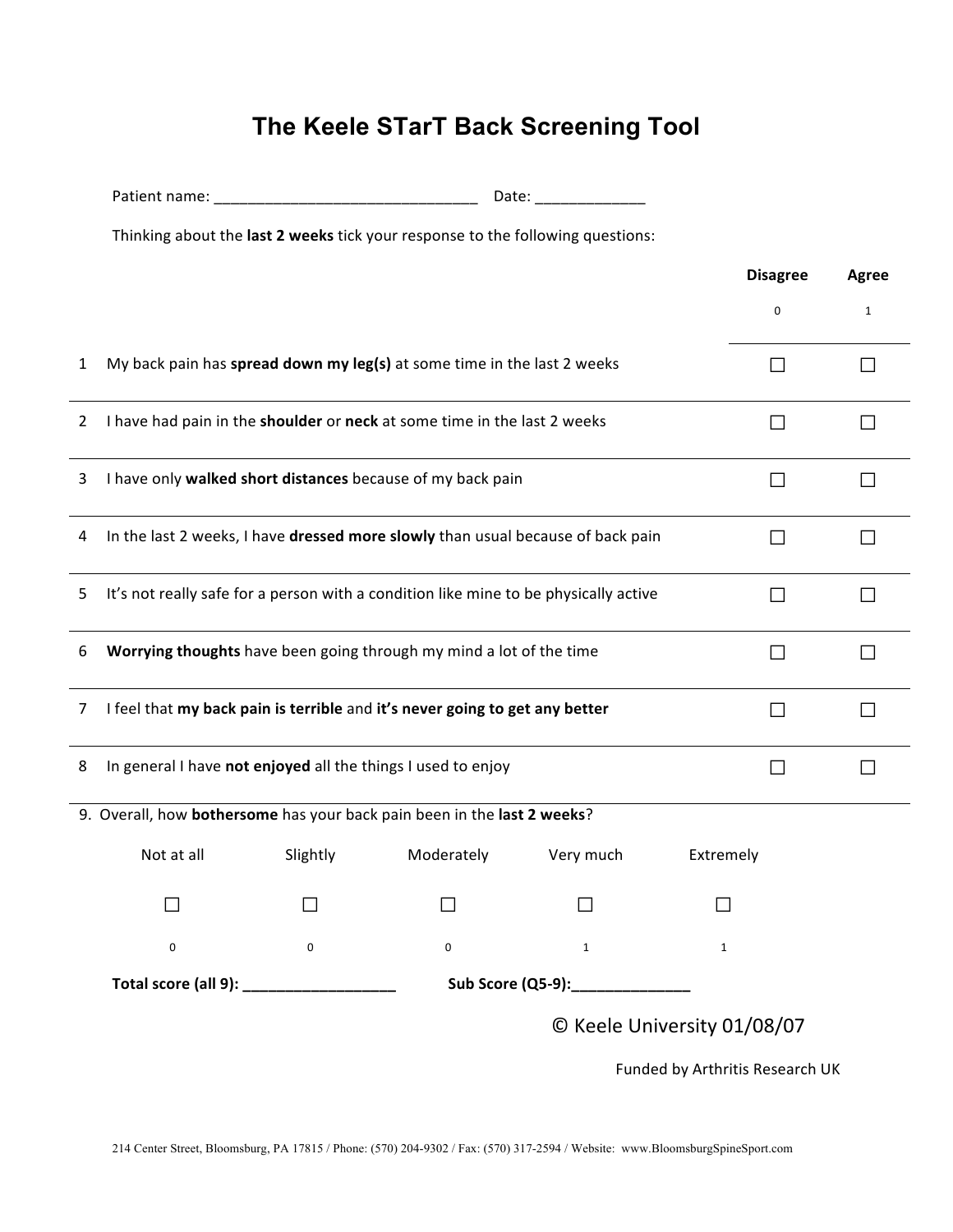| <b>Patient Name:</b>                                                                                                                                                                          | Date:                                                                                                                                                                                                                                                                                                                                                                                                                                                                                                                                                                                                                                                         |
|-----------------------------------------------------------------------------------------------------------------------------------------------------------------------------------------------|---------------------------------------------------------------------------------------------------------------------------------------------------------------------------------------------------------------------------------------------------------------------------------------------------------------------------------------------------------------------------------------------------------------------------------------------------------------------------------------------------------------------------------------------------------------------------------------------------------------------------------------------------------------|
| Using the following descriptive symbols, draw the location of your pain                                                                                                                       | Please circle the appropriate number.<br>Circle only one number on the scale.                                                                                                                                                                                                                                                                                                                                                                                                                                                                                                                                                                                 |
| on the body outlines below<br><b>NUMBNESS</b><br><b>PINS &amp; NEEDLES</b><br><b>STABBING</b><br><b>BURNING</b><br><b>OTHER</b><br>ACHE<br><b>AAAA</b><br>111111111<br>000000000<br>XXXXX<br> | Over the past week, on average, how<br>would you rate your pain?<br>2 3 4 5<br>1 <sup>1</sup><br>6<br>8<br>9<br>10<br>0 <sup>1</sup><br>7<br>No<br>Worst                                                                                                                                                                                                                                                                                                                                                                                                                                                                                                      |
| Describe other pain not listed:                                                                                                                                                               | possible pain<br>pain<br>How confident are you in your ability to<br>overcome your problem?<br>2 3 4 <br>$\mathbf{1}$<br>5 <sup>5</sup><br>0 <sup>1</sup><br>6<br>7<br>8<br>9<br>10<br>Total<br>No<br>confidence<br>confidence<br>How depressed do you feel as a result<br>of your current problem?<br>5<br>6<br>0<br>$\overline{2}$<br>3<br>1<br>$\overline{4}$<br>Not at all<br>Extremely<br>Based on all the things you do to cope<br>with, or deal with your back pain, on an<br>average day, how much control do you<br>feel you have over it?<br>$\overline{2}$<br>$\overline{4}$<br>5<br>6<br>3<br>0<br>1<br>No control<br>Some<br>Complete<br>control |
|                                                                                                                                                                                               | Based on all the things you do to cope<br>with, or deal with your back pain, on an<br>average day, how much control do you<br>feel you have over it?<br>$\Omega$<br>$\overline{2}$<br>3<br>$\overline{\mathbf{4}}$<br>5<br>6<br>1                                                                                                                                                                                                                                                                                                                                                                                                                             |

|                                     |                                                    | 0 | 2 | 3 | 4 | 5 | 6 | 8 | 9 | 10                   |  |
|-------------------------------------|----------------------------------------------------|---|---|---|---|---|---|---|---|----------------------|--|
|                                     | Able to perform at same<br>level as before problem |   |   |   |   |   |   |   |   | Unable to<br>perform |  |
| Activity 2:<br>Please rate activity |                                                    |   |   |   |   |   |   |   |   |                      |  |
|                                     |                                                    |   | 2 | 3 | 4 | 5 | 6 | 8 | 9 | 10                   |  |
|                                     | Able to perform at same<br>level as before problem |   |   |   |   |   |   |   |   | Unable to<br>perform |  |

214 Center Street, Bloomsburg, PA 17815 / Phone: (570) 204-9302 / Fax: (570) 317-2594 / Website: www.BloomsburgSpineSport.com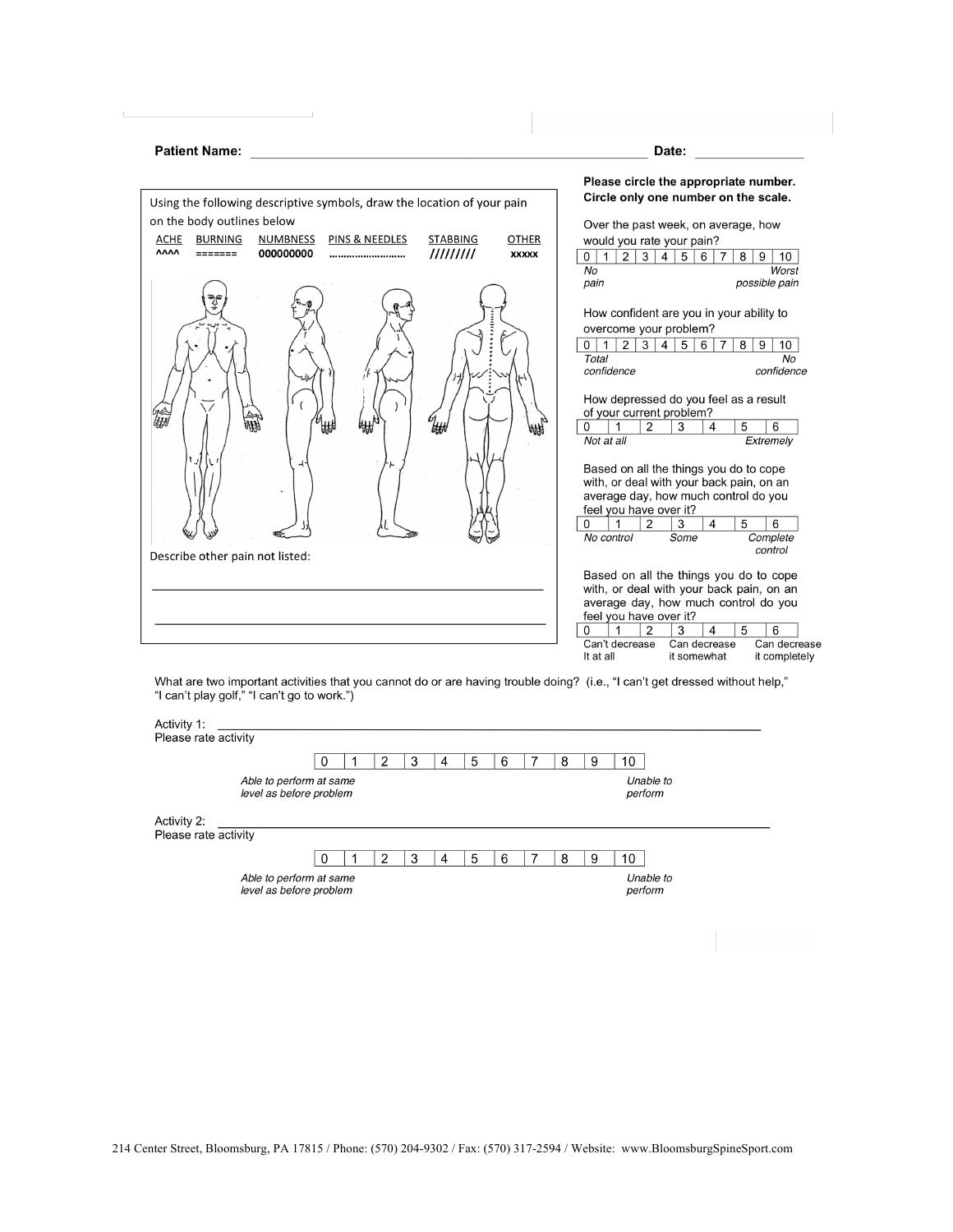### **Spine Health Pain Screen**

| N <sub>O</sub>           | <b>YES</b>                      |                                                                      |  |
|--------------------------|---------------------------------|----------------------------------------------------------------------|--|
|                          |                                 | Do you have a past history of cancer?                                |  |
|                          |                                 | Have you had any unexplained weight loss?                            |  |
|                          |                                 | Have you had a recent episode of fever or chills?                    |  |
| <b>Contract Contract</b> |                                 | Is your pain worse at night?                                         |  |
|                          |                                 | Is your pain the same whether resting or moving?                     |  |
|                          |                                 | Do you find that you can obtain no position of relief?               |  |
|                          |                                 | Are you over 50 years of age?                                        |  |
|                          |                                 | Are you younger than 20 years old with severe, disabling pain?       |  |
|                          |                                 | No significant improvement after 1 month of conservative care?       |  |
|                          |                                 | Have you had spinal pain for more than 4 consecutive weeks?          |  |
| N <sub>O</sub>           | <b>YES</b>                      |                                                                      |  |
|                          |                                 | Are you on blood thinners?                                           |  |
|                          |                                 | Do you have abdominal pain?                                          |  |
|                          |                                 | Do you have a history of high blood pressure, smoking or family      |  |
|                          |                                 | obesity?                                                             |  |
|                          |                                 | Do you have a history of intravenous drug use?                       |  |
|                          |                                 | Do you have a recent urinary tract, respiratory tract, or other      |  |
|                          |                                 | infection?                                                           |  |
|                          |                                 | Immunosuppression medication and/or condition (HIV infection)?       |  |
| N <sub>O</sub>           | <b>YES</b>                      |                                                                      |  |
|                          |                                 | History of significant trauma from a motor vehicle accident or fall? |  |
|                          | the contract of the contract of | Are you over 50 and had a minor trauma/strenuous lifting injury?     |  |
|                          | <u>and the community</u>        | Do you have osteoporosis (weak bones)?                               |  |
|                          |                                 | Are you over 70 years of age?                                        |  |
|                          |                                 | Do you have a history of prolonged use of corticosteroids like       |  |
|                          |                                 | prednisone or Medrol?                                                |  |
| N <sub>O</sub>           | <b>YES</b>                      |                                                                      |  |
|                          |                                 | Loss of bladder control?                                             |  |
|                          |                                 | Loss of bowel control?                                               |  |
|                          |                                 | Numbness in the groin region?                                        |  |
|                          |                                 | Progressive muscle weakness in the legs (do your legs give out)?     |  |
| <b>COMMENTS:</b>         |                                 |                                                                      |  |

\*\*Check the appropriate box and add additional information to the right\*\*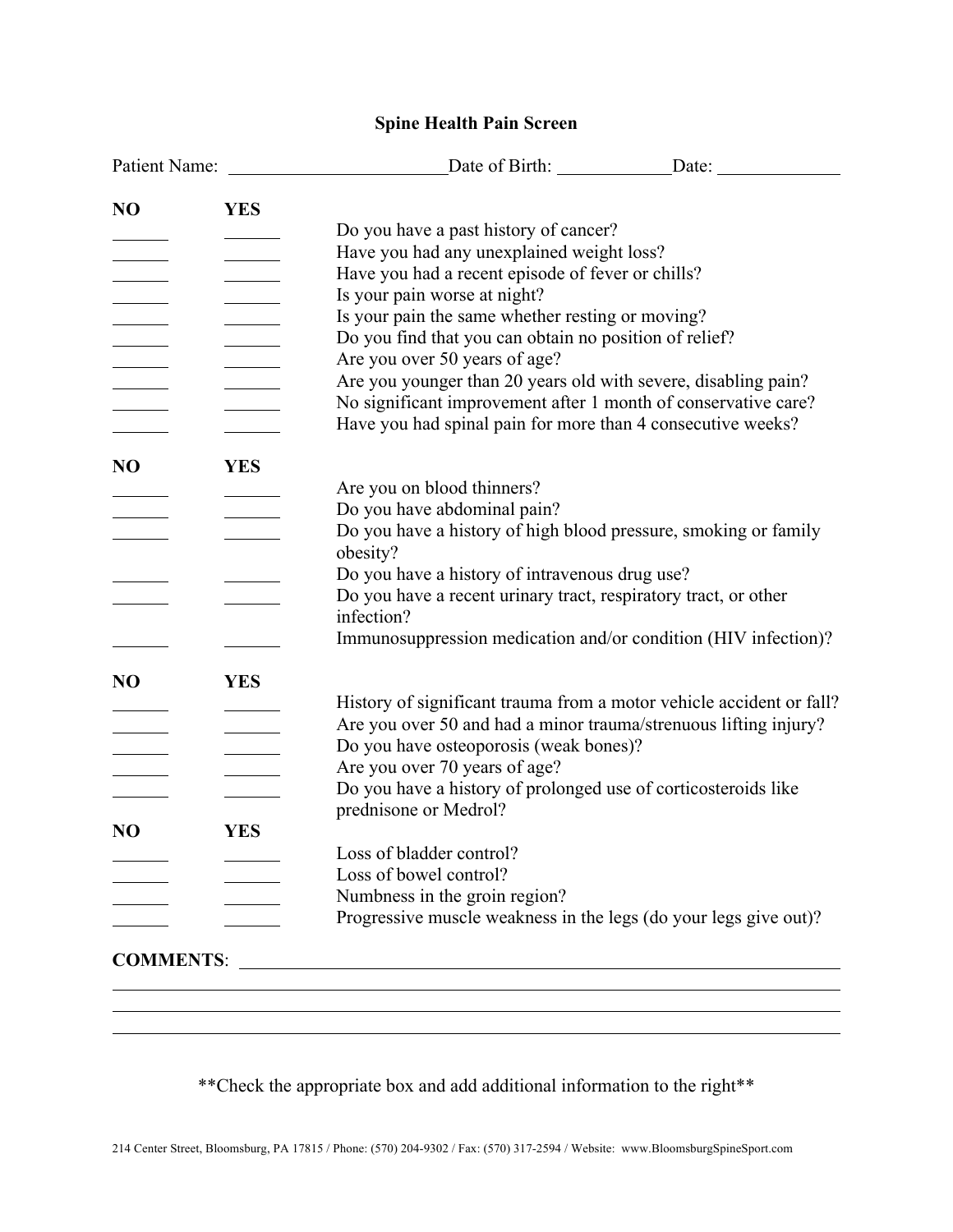## **Past Medical History Form**

|      | <b>Medical Conditions:</b>              |             |                |
|------|-----------------------------------------|-------------|----------------|
| Past | Present                                 | <b>Type</b> | Date Diagnosed |
|      | Aortic Aneurysm                         |             |                |
|      | Arthritis                               |             |                |
|      | ] Auto-Immune Disease                   |             |                |
|      | Blood Disorders                         |             |                |
|      | Breast Lump                             |             |                |
|      | ] Chemical Dependency                   |             |                |
|      | ] Chicken Pox / Shingles                |             |                |
|      | ] Depression/Anxiety                    |             |                |
|      | 1 Diabetes                              |             |                |
|      | ] Dislocation                           |             |                |
|      | ] Dizziness/Fainting                    |             |                |
|      | ] Epilepsy/Seizures                     |             |                |
|      | <b>J</b> Eye Conditions                 |             |                |
|      | ] Fibromyalgia                          |             |                |
|      | <b>Gall Bladder Disease</b>             |             |                |
|      | Headaches                               |             |                |
|      | Heart/Vascular Disease                  |             |                |
|      | ] High Cholesterol                      |             |                |
|      | Kidney Disease                          |             |                |
|      | Liver Disease                           |             |                |
|      | ] Lung Condition                        |             |                |
|      | ] Lyme Disease                          |             |                |
|      | Metabolic Disease                       |             |                |
|      | Multiple Sclerosis                      |             |                |
|      | ] Neurological Condition                |             |                |
|      | ] Pacemaker                             |             |                |
|      | ] Polio                                 |             |                |
|      | <b>Prostate Problems</b>                |             |                |
|      | ] Prosthesis/Prosthetics                |             |                |
|      | 1 Scoliosis                             |             |                |
|      | ] Skin Disorders                        |             |                |
|      | Stroke                                  |             |                |
|      | Thyroid Problems                        |             |                |
|      | ] Ulcers                                |             |                |
|      | Visual Disturbances                     |             |                |
|      | 1 Other                                 |             |                |
|      | <b>Surgical/Hospitalization History</b> |             |                |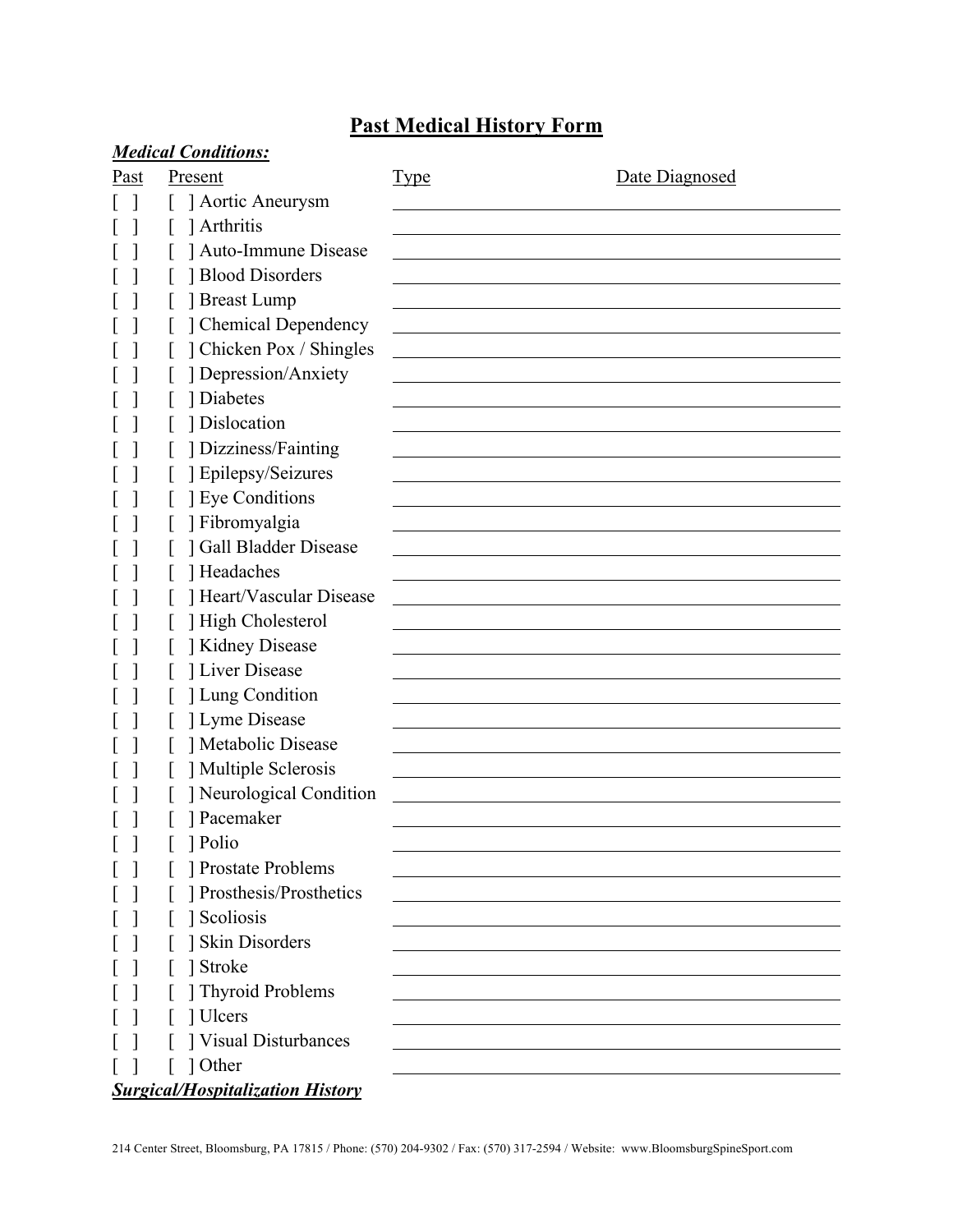| <b>Type</b>                              | Date Performed | <b>Brief Reason</b> |        |
|------------------------------------------|----------------|---------------------|--------|
| [ ] Abdominal Surgery                    |                |                     |        |
| [ ] Back/Neck Surgery                    |                |                     |        |
| [ ] Heart Procedure                      |                |                     |        |
| [ ] Gynecological/Genitourinary          |                |                     |        |
| Joint Procedure (knee, hip, etc)         |                |                     |        |
| [ ] Prostate/Genitourinary               |                |                     |        |
| Skin Procedures                          |                |                     |        |
| 1 Oral Surgery                           |                |                     |        |
| $\lceil$ 1 Other                         |                |                     |        |
| <b>Medication History</b>                |                |                     |        |
| Past<br>Present                          | Name/Type      | Date Prescribed     | Reason |
| [ ] Antibiotics<br>$\mathbf{1}$          |                |                     |        |
| [ ] Anti-inflammatory Drugs              |                |                     |        |
| [ ] Birth Control Pills                  |                |                     |        |
| Over the Counter Drugs                   |                |                     |        |
| Pain Medication                          |                |                     |        |
| 1 Other                                  |                |                     |        |
| <b>Allergy History</b>                   |                |                     |        |
| Please list any allergies that you have. |                |                     |        |

### *Family History*

| Condition                     | <u>Type</u> | Relationship | <u>Age</u> |
|-------------------------------|-------------|--------------|------------|
| Arthritis                     |             |              |            |
| Back Pain/Neck Pain           |             |              |            |
| Cancer                        |             |              |            |
| ] Cholesterol                 |             |              |            |
| Depression/Anxiety            |             |              |            |
| 1 Diabetes                    |             |              |            |
| 1 Epilepsy                    |             |              |            |
| [ ] Headaches                 |             |              |            |
| Heart/Vascular Disease        |             |              |            |
| High Blood Pressure           |             |              |            |
| [ ] Lung Problems             |             |              |            |
| 1 Lupus                       |             |              |            |
| Prostate Problems             |             |              |            |
| Psychiatric Illness           |             |              |            |
| Stroke                        |             |              |            |
| Thyroid                       |             |              |            |
| <b>General Health History</b> |             |              |            |

214 Center Street, Bloomsburg, PA 17815 / Phone: (570) 204-9302 / Fax: (570) 317-2594 / Website: www.BloomsburgSpineSport.com